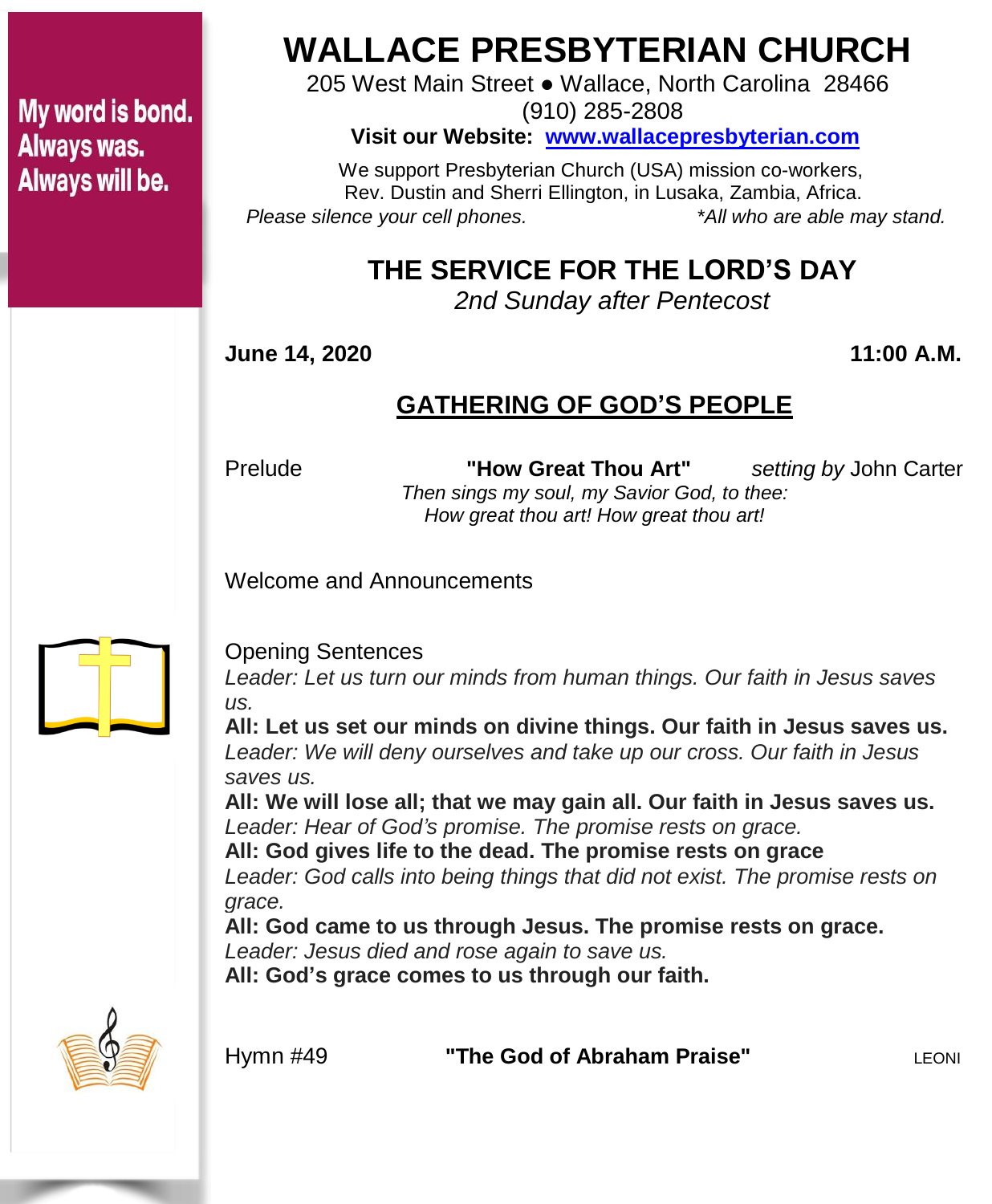

Unison Prayer of Confession (from *Thirsting for Grace: Service Prayers for the Third Sunday of Lent,* written by the Rev. Renee C. Jackson. Posted on the United Church of Christ's Worship Ways website.)

**God of mercy, hear the prayers of your thirsting people. For every time we have attributed your miracles in our lives to our own hands alone, forgive us, we pray. For every time we promised to trust you but turned to our own way when your response did not come soon enough or in the way we expected, grant us mercy, O God. For the many opportunities to extend forgiveness that we have refused, show us what it means to love, again, dear Lord. For each way we put our own understandings above your wisdom, for each time we resist your command to be reconciled with those who believe differently from us, direct us in the way of peace, we pray. For our silent sins, our quiet acts of violence, and our indifference to the suffering round us, forgive us, Loving One, and quench our thirst with your grace. Remake us into vessels of tenderness and compassion. For Christ's sake we pray. Lord, hear our prayers . . .**

**(A time for silent prayers of confession . . .)**

**Assurances of Pardon** 

Responsive Assurance of Pardon *Leader: Because of God's great love for us,* **All: we have peace with God and access to God's grace** *Leader: all through Jesus Christ who, while we were still sinners,* **All: died to free us from the bondage of sin.** *Leader: Therefore, we may ask of Christ to give us the living water that quenches the dryness of our souls.* **All: In this we know we are forgiven. Thanks be to God!**

Gloria Patri **Glory Be to the Father Glory be to the Father, and to the Son, and to the Holy Ghost; as it was in the beginning, is now, and ever shall be, world without end. Amen, amen.**

#### **PROCLAIMING GOD'S WORD**

Children's Sermon



Unison Prayer for Illumination

**God of mercy, you promised never to break your covenant with us. Amid all the changing words of our generation, speak your eternal Word that does not change. Then may we respond to your gracious promises with faithful and obedient lives; through our Lord Jesus Christ. Amen.**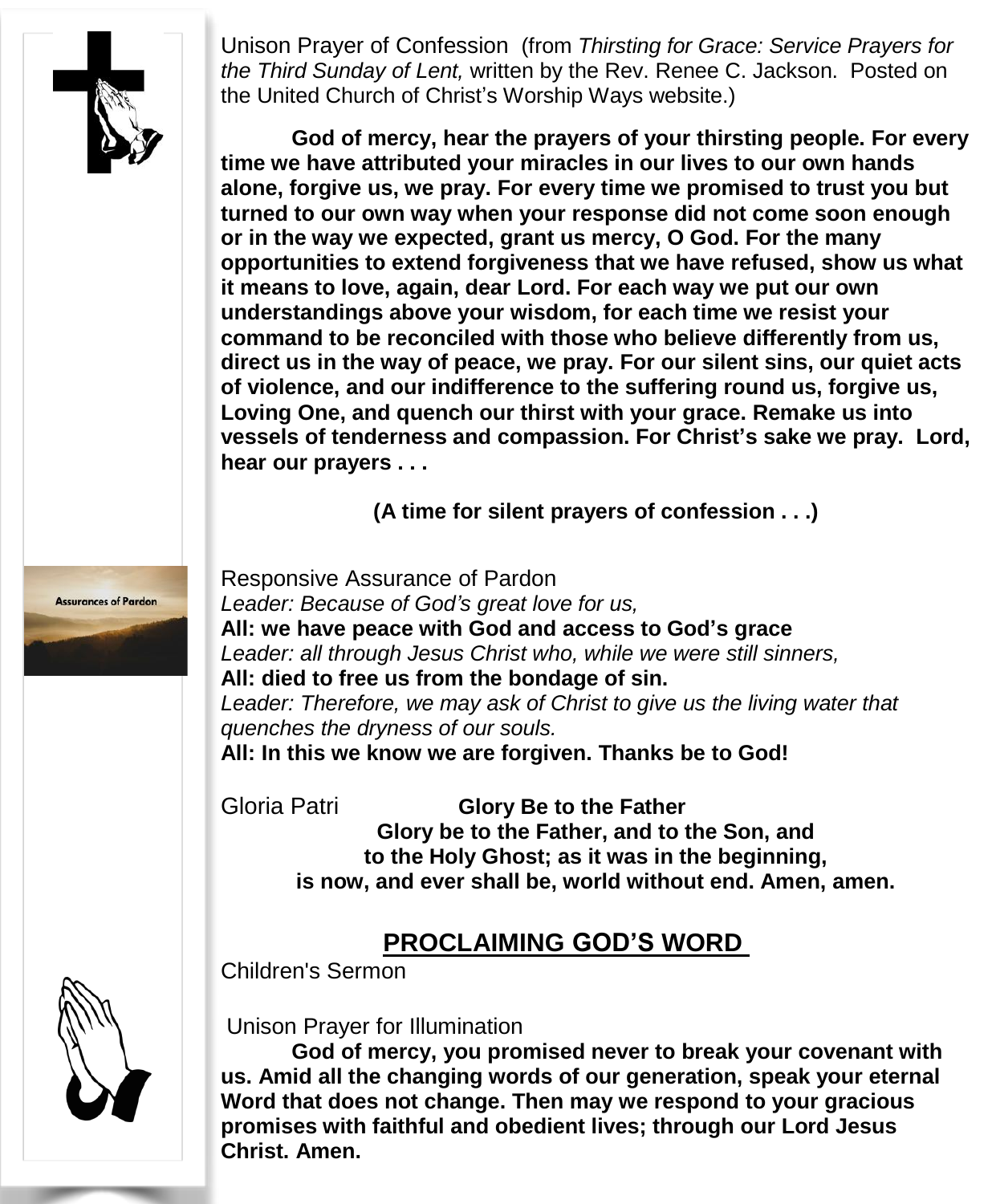





Hymn #774 **"There Is Now a New Creation"** STUTTGART

Epistle Lesson *Romans 4:13 – 5:11*

Sermon **"God's Word Is God' s Bond"** Dr. Philip K. Gladden

A Time for Silent Reflection

Pastoral Prayer with the Lord's Prayer



 **come, Thy will be done, on earth as it is in heaven. Give us this day our daily bread; and forgive us our debts, as we forgive our debtors; and Our Father who art in heaven, hallowed be Thy name. Thy kingdom lead us not into temptation, but deliver us from evil. For Thine is the kingdom and the power and the glory, forever. Amen.**

#### **GIVING THANKS TO GOD**

Presentation of Tithes and Offerings



Offertory **"The God of Abraham Praise"** *setting by* Vicki Collinsworth  *The God of Abraham praise, who reigns enthroned above, The Ancient of Eternal Days, the God of love! The Lord, the great I AM, by earth and heaven confessed, We bow before your holy name, forever blest.*



 Doxology and Prayer of Dedication *Praise God from whom all blessings flow; Praise Him all creatures here below; Praise Him above ye heavenly host; Praise Father, Son, and Holy Ghost. Amen.*